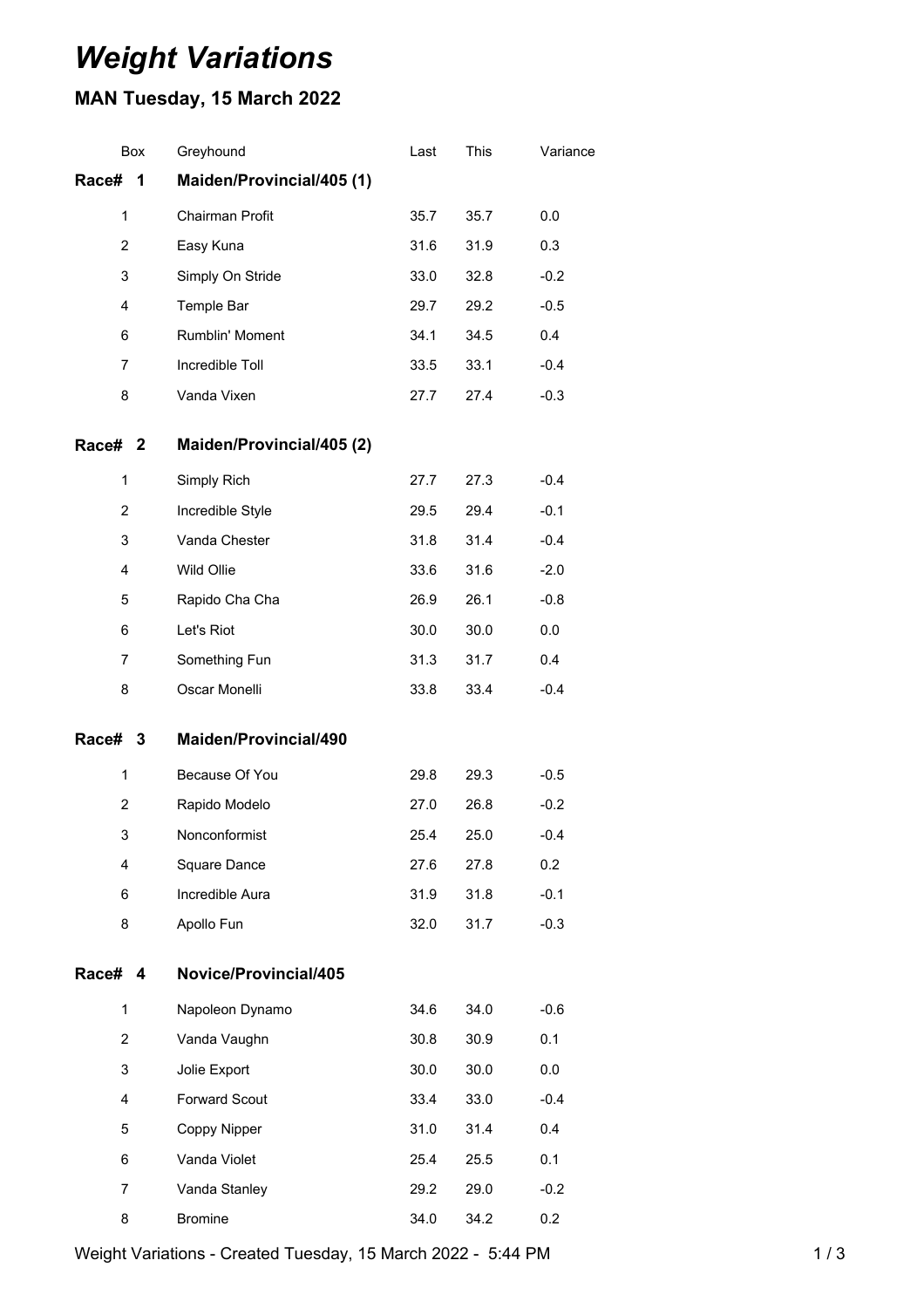## **MAN Tuesday, 15 March 2022**

|                          | Box            | Greyhound                     | Last | This | Variance |
|--------------------------|----------------|-------------------------------|------|------|----------|
| <b>Race#</b>             | 5              | Mixed 4/5/Provincial/405      |      |      |          |
|                          | 1              | Alabama Shakes                | 30.2 | 30.3 | 0.1      |
| $\overline{2}$<br>3<br>4 |                | Blackwood Blue                | 29.4 | 29.2 | $-0.2$   |
|                          |                | Dash Of Reyne                 | 30.8 | 30.6 | $-0.2$   |
|                          |                | <b>Bugner</b>                 | 33.2 | 32.8 | $-0.4$   |
|                          | 5              | Bella Can Browse              | 26.4 | 26.4 | 0.0      |
|                          | 10/6           | Slingshot Tiller              | 23.8 | 23.6 | $-0.2$   |
| 7                        |                | Impact Mac                    | 33.3 | 33.3 | 0.0      |
|                          | 8              | Uptown Fun                    | 27.9 | 27.9 | 0.0      |
| <b>Race#</b>             | 6              | Grade 4/Provincial/405        |      |      |          |
|                          | $\mathbf{1}$   | <b>Blackpool Bolt</b>         | 30.0 | 30.1 | 0.1      |
|                          | $\overline{2}$ | It's A Shadow                 | 31.0 | 31.4 | 0.4      |
|                          | 3              | <b>Global Bliss</b>           | 29.2 | 29.6 | 0.4      |
|                          | 4              | West On Soho                  | 30.2 | 30.1 | $-0.1$   |
|                          | 5              | Another Quid                  | 31.0 | 31.0 | 0.0      |
|                          | 6              | Chevy Nova                    | 25.4 | 25.6 | 0.2      |
|                          | $\overline{7}$ | Einsteinium                   | 35.0 | 34.5 | $-0.5$   |
|                          | 8              | Paddy Whack                   | 34.4 | 34.2 | $-0.2$   |
| Race#                    | 7              | <b>Grade 5/Provincial/490</b> |      |      |          |
|                          | 1              | <b>Falcon Nine</b>            | 33.6 | 33.6 | 0.0      |
|                          | 2              | Wood Fire                     | 31.6 | 31.7 | 0.1      |
| 3                        |                | Rippin' Sheen                 | 31.4 | 31.6 | 0.2      |
|                          | 4              | Stanga Bull                   | 34.0 | 33.9 | $-0.1$   |
|                          | 6              | Heidi Rose                    | 27.2 | 27.4 | 0.2      |
| 7                        |                | Yunderup Sheila               | 28.7 | 28.1 | $-0.6$   |
|                          | 8              | <b>City Stage</b>             | 31.7 | 32.0 | 0.3      |
| Race# 8                  |                | Mixed 5/6/Country/405         |      |      |          |
|                          | 1              | Rage On Luka                  | 30.7 | 31.0 | 0.3      |
| $\overline{2}$<br>3      |                | Matease                       | 31.2 | 31.0 | $-0.2$   |
|                          |                | Incredible Hulk               | 33.9 | 33.9 | 0.0      |
|                          | 4              | West On Floyd                 | 32.3 | 32.5 | 0.2      |
| 5<br>6<br>7              |                | West On Spice                 | 29.2 | 29.3 | 0.1      |
|                          |                | Tarzali                       | 32.8 | 32.4 | $-0.4$   |
|                          |                | Citizen Cyril                 | 35.3 | 35.5 | 0.2      |